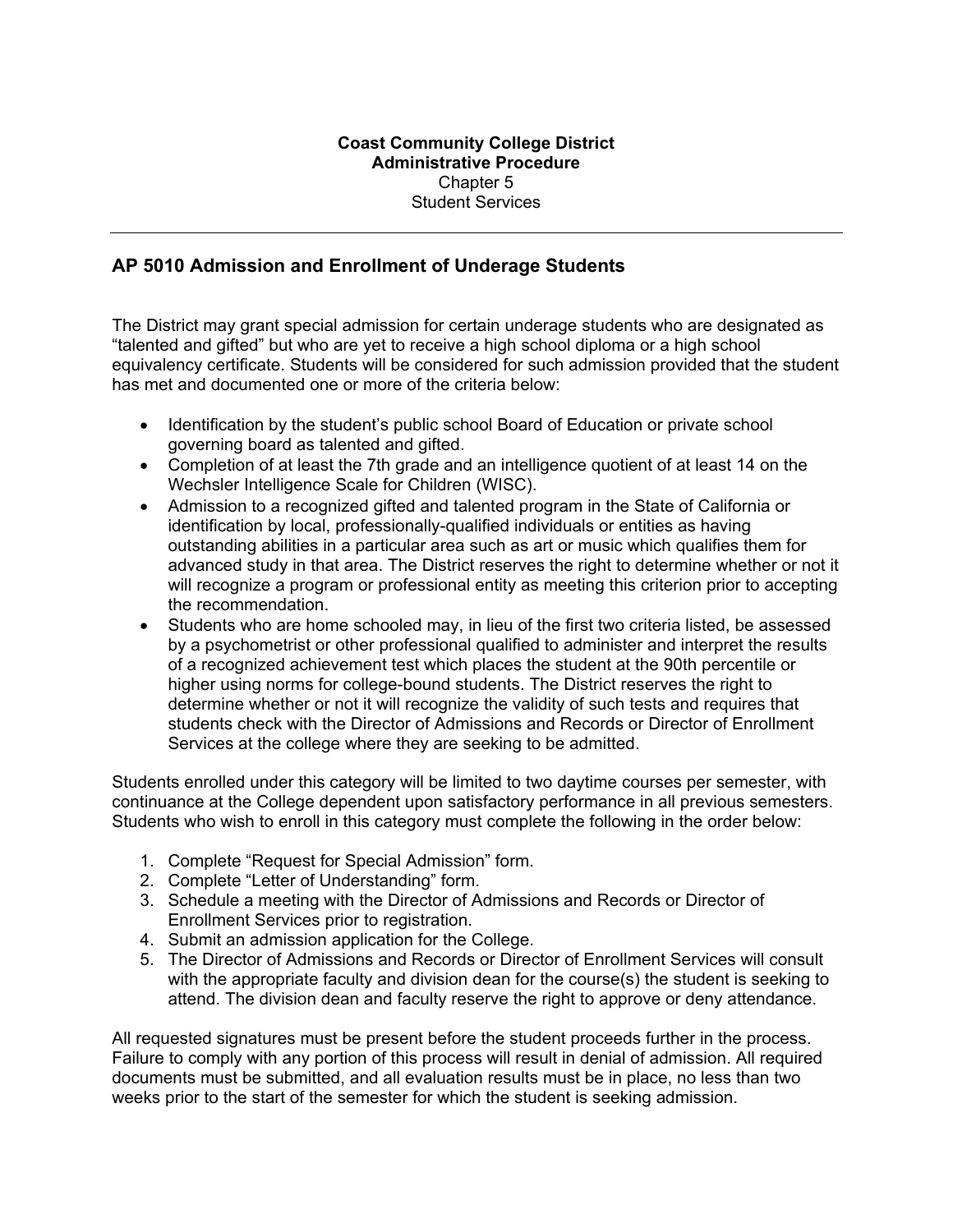### **Coast Community College District Letter of Understanding for Special Admissions Students**

## **Students designated as gifted and talented may be admitted to Coast Community College District on a case-by-case basis and under the following conditions:**

1\_\_\_We understand that Coast Community College District is a public, secular district, and courses may, at times, deal with adult subject matter. There will be no modification of course content or prerequisites for underage students.

2\_\_\_We understand that academic freedom prevails in the classroom and that the student will be held to standards established by the faculty member and stated in the course syllabus.

3\_\_\_We understand that the student will be in a primarily adult environment where the average age of students is 30.

We understand that students under the age of 16 are ineligible for any type of federal financial aid.

5\_\_\_We understand that each semester/term the student must meet with a counselor and obtain his/her signature on the registration form prior to enrolling for any courses. Regular meetings with a counselor/advisor during each semester/term are strongly encouraged. We further understand that we must see the Director of Admissions and Records or Director of Enrollment Services or his/her designee in order to register.

6\_\_\_We understand that Coast Community College District has the right to limit the number of courses and credits taken each semester, as well as the time within which these courses must meet.

7\_\_\_We understand that the Family Educational Rights and Privacy Act (FERPA) gives parents certain rights with respect to their children's educational records. These rights transfer to the student when he or she reaches the age of 18 or attends a school beyond the high school level.

8 We understand that the student needs to notify the Vice President of Student Services or his/her designee should any problems arise while enrolled as a student at Coast Community College District.

9\_\_\_We, the parents, are responsible for arranging for transportation. We further understand that the District does not act "in loco parentis" (does not assume parental status and responsibilities) while the student is on campus.

10\_\_\_We, the parents, further understand that, while we are assumed to be on campus while the student attends classes, we are not allowed to sit in or observe those classes.

11\_\_\_We have reviewed this document with the Director of Admissions and Records or Director of Enrollment Services or his/her designee and understand what is required.

| Student                                                                                         | Date | Parent/Guardian | Date |
|-------------------------------------------------------------------------------------------------|------|-----------------|------|
| Director of Admissions and Records/Director of Enrollment Services<br>Conditions of Enrollment: | Date |                 |      |